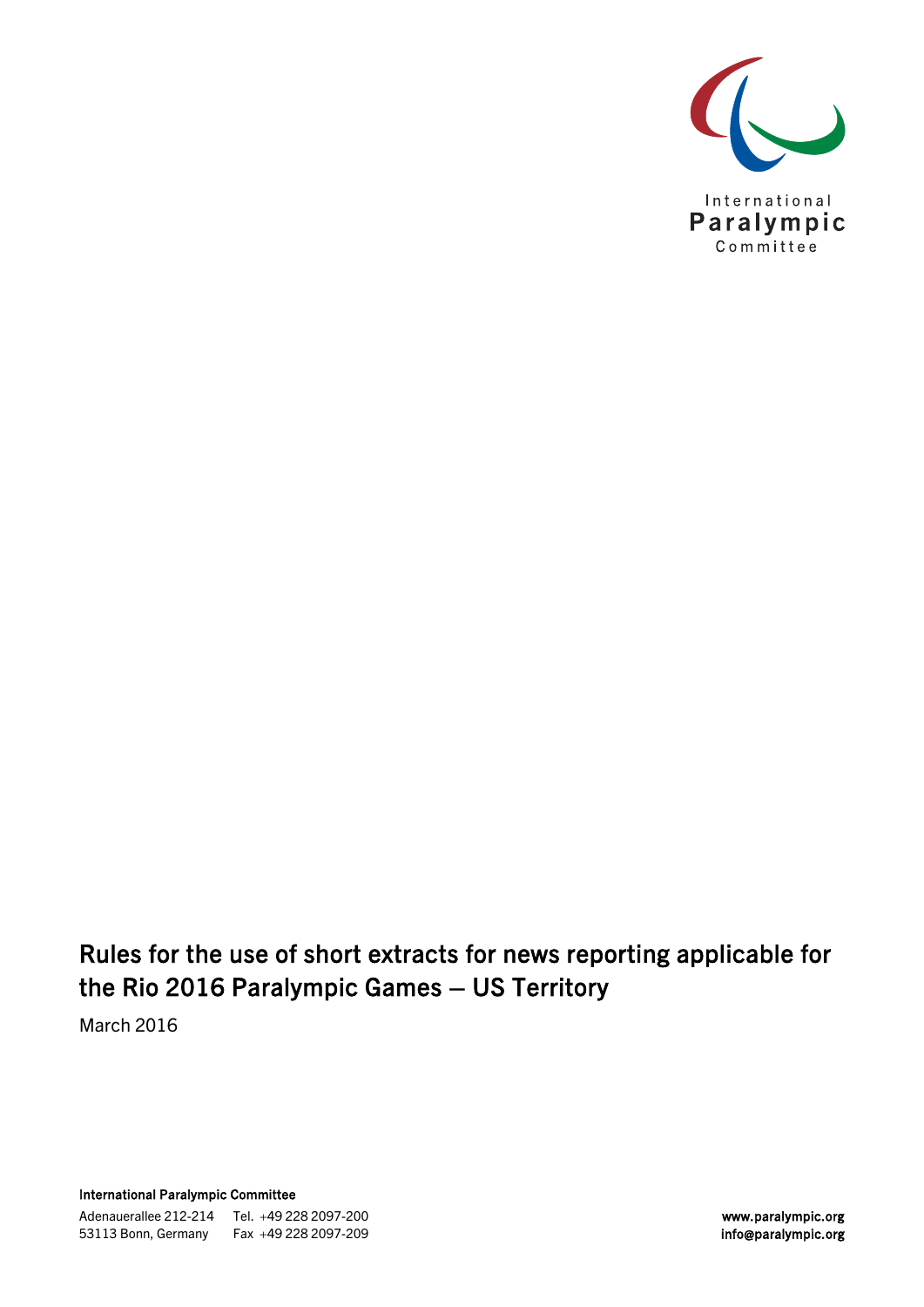

# A. INTRODUCTION

The IPC governs the Paralympic Movement and is the exclusive owner of the Paralympic Games and owns all rights and data relating thereto. In particular all rights relating to the organisation of the Paralympic Games, their exploitation, broadcasting, recording, representation, reproduction, access and dissemination in any form and by any means or mechanisms whatsoever, whether now existing or developed in the future belong to the IPC. The IPC in conjunction with the respective Organising Committee determines the conditions of access to Paralympic Venues including to the competitions and sports performances of the Paralympic Games.

These Rules apply to the use for news purposes of moving images of the Rio 2016 Paralympic Games to be celebrated in Rio de Janeiro, Brazil (the "Games") by non-rights holding Television Broadcasters, Radio Broadcasters and News Media Organisations (together referred to as "Non-Rights Holders") in the United States and its territories and possessions. All Paralympic Material is subject to and protected by national and international copyright laws throughout the world, and such copyrights are the exclusive property of the IPC.

Capitalised terms used in these Rules have the meaning set out in the Definitions section at the end of these Rules.

Only those organisations that have been granted the right by the IPC to broadcast Paralympic Material for a particular territory ("Rights Holders") may do so. No other organisation may broadcast or distribute audio-visual or audio-only coverage of any Paralympic event, including training venues, sporting action, the Opening Ceremony, the Closing Ceremony, victory ceremonies, mixed zones, interviews or other activities which occur at Paralympic Venues, including the Olympic Park Common Domain, Medals Plaza, Paralympic villages and Village Square, during the Paralympic Games Period except as permitted by these Rules.

These Rules apply to Television broadcasting, radio broadcasting, Internet (including newspaper websites), mobile platforms, social media and other digital media news products and services.

These Rules are subject to applicable national laws and regulations, including any "fair dealing", "fair use" or equivalent provisions in national copyright laws throughout the world.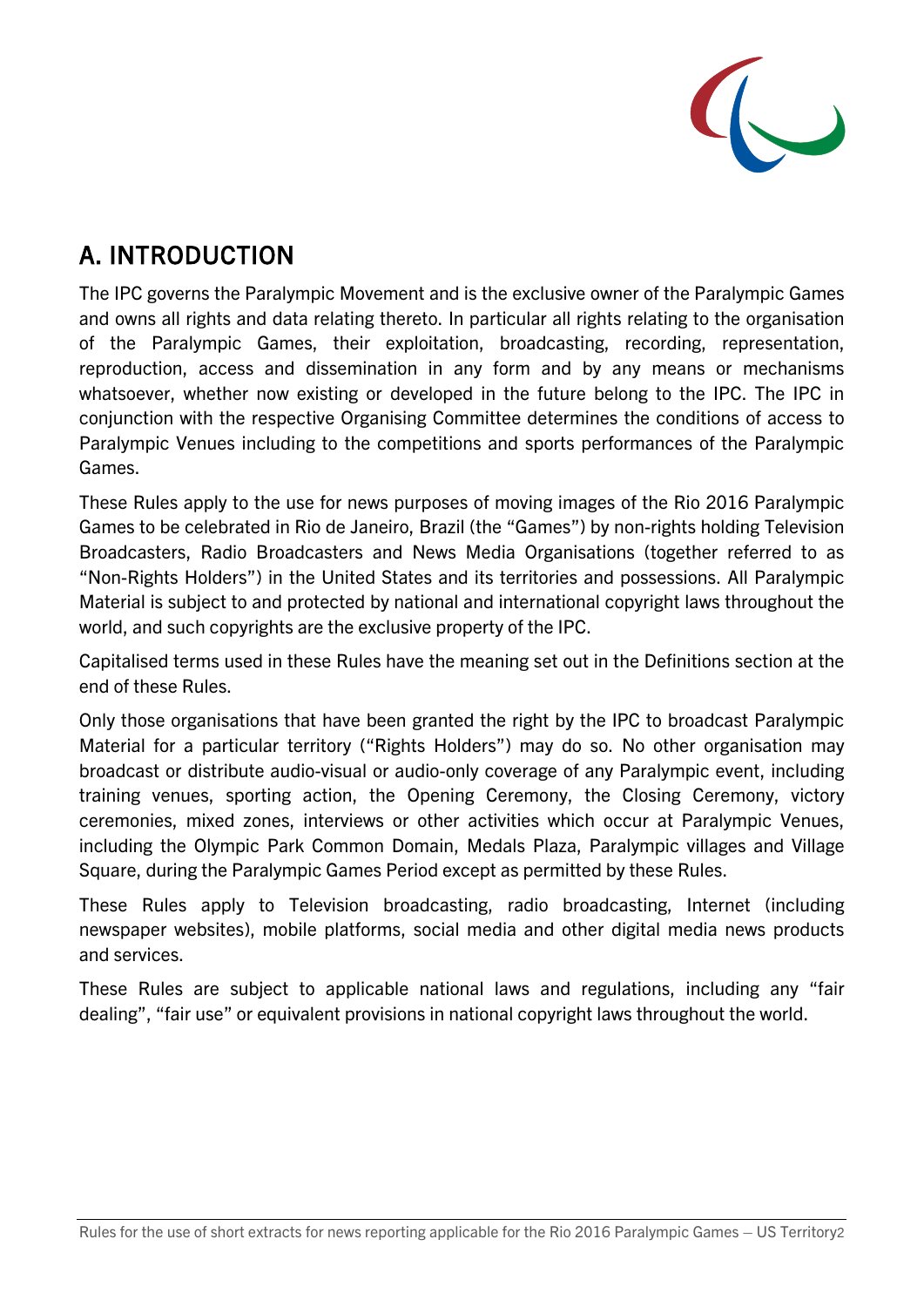

# B. ACCESS TO PARALYMPIC MATERIAL

- 1) Sources of Paralympic Material for editing and broadcasting of Short Extracts for News Reporting. Non-Rights Holders may gain access to Paralympic Material for use in News Programming in accordance with these Rules only via one or more of the following sources:
	- a) First, NBCUniversal's linear television coverage of the Games on the NBC broadcast network and/or NBCSN;
	- b) Second, the United States Olympic Committee's digital coverage of the Games, accessible via TeamUSA.org; and
	- c) Third, and only when the desired short extracts are not available via the NBC broadcast network, NBCSN and/or TeamUSA.org, the Host Broadcaster (OBS). It is envisaged that the OBS will make available at 10.00 local time a daily, 5-minute international news package consisting of short extracts of newsworthy footage from the previous day, which may be accessed by Non-Rights Holders for the purposes of selecting and editing Short Extracts for use in news reporting strictly in accordance with these Rules (and for the avoidance of doubt not for any other purposes).
- 2) Arrangements, costs of access and technical charges. Non-Rights Holders shall be responsible for making their own arrangements, at their own cost, for gaining access to Paralympic Material using one or more of the sources set out in paragraph 1 above. In respect of the sources referred to at paragraphs 1(a) and 1(b) above, Non-Rights Holders must negotiate directly with NBCUniversal and/or the USOC (as appropriate) and pay such fees and technical charges as are agreed between them. In respect of the sources referred to at paragraphs 1(c) above, Non-Rights Holders must negotiate directly with OBS and pay such fees and technical charges as are agreed between them, having regard to the prevailing applicable rate card for access and services.

### C. RULES APPLICABLE TO THE USE OF SHORT EXTRACTS FOR NEWS REPORTING

- 3) All use of Paralympic Material for News Reporting by means of Television Delivery is strictly subject to the following restrictions:
	- a) Use in News Programmes only: Paralympic Material may be used only as a part of bona fide news or sports news programmes of which the actual news or sports news element constitutes the main feature ("News Programmes"). News Programmes shall not be positioned or promoted as Paralympic or Games programmes.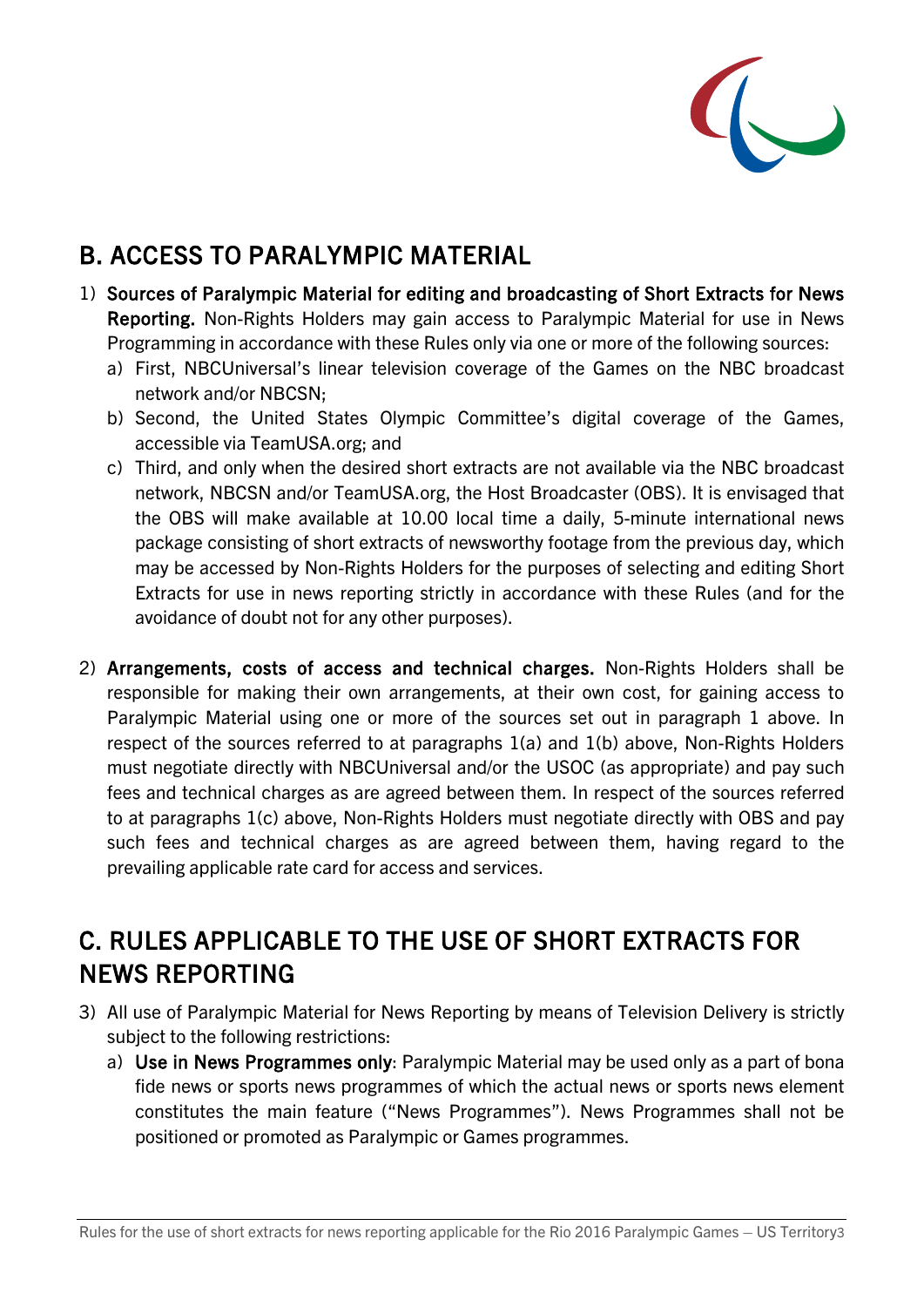

- b) Three (3) Minutes Per Day: Non-Rights Holders may use a maximum of three (3) minutes of Paralympic Material per day which may be included in any number of News and/or sports News Programmes.
- c) Exhibiting of Paralympic Material after NBC Prime Time Telecast concludes: Paralympic Material from any particular competition day may be aired by Non-Rights Holders in the USA only after NBC's (or NBCSN's, as the case may be) Prime Time Telecast has concluded on such day.
- 4) Notwithstanding the rules set out in paragraph 3 above, In the case of an All-News Channel or All-Sports News Channel or All-Sports Channel, such channels may use short extracts in no more than twelve (12) of the Non-Rights Holder's News Programmes per day.
- 5) Courtesy Credit/Rights Holder "Bug": Each use of Paralympic Material in accordance with these Rules must give an on-screen credit to the local Rights Holder either by leaving on the Rights Holders watermark for the duration of the Short Extract or, should the Paralympic Material be sourced through OBS, by adding a super video credit for the Rights Holder for the duration of the clip to read as follows: "Courtesy NBCUniversal/USOC", provided always that such display of the credit/bug is in accordance with applicable local law, and accords with established custom and practice in the relevant broadcasting market.
- 6) Paralympic Material may only be used for a period of forty-eight (48) hours following the completion of the event being reported on. After such period Non-Rights Holders may only transmit such Paralympic Material as well as other archive Paralympic Material with the express prior written consent of the IPC and the Rights Holder for the Territory concerned.
- 7) Internet and Mobile Simulcasting Permitted. To the extent that it is customary for them to do so as part of their normal business operations, Non-Rights Holders are permitted to Simulcast (*i.e.*, exhibit via "TV Everywhere") transmissions of News Programmes made by means of Television Delivery (and which contain, in accordance with these Rules, Short Extracts of Paralympic Material) by means of their Internet Websites, Mobile Platforms and Mobile Apps.
- 8) NON-TELEVISION DELIVERY: The above paragraphs 3) through and including 6) shall apply as well to the exhibition of Short Extracts of Paralympic Material in the Territory via "Non-Television Delivery" by any Non-Rights Holder which does not, in the normal course of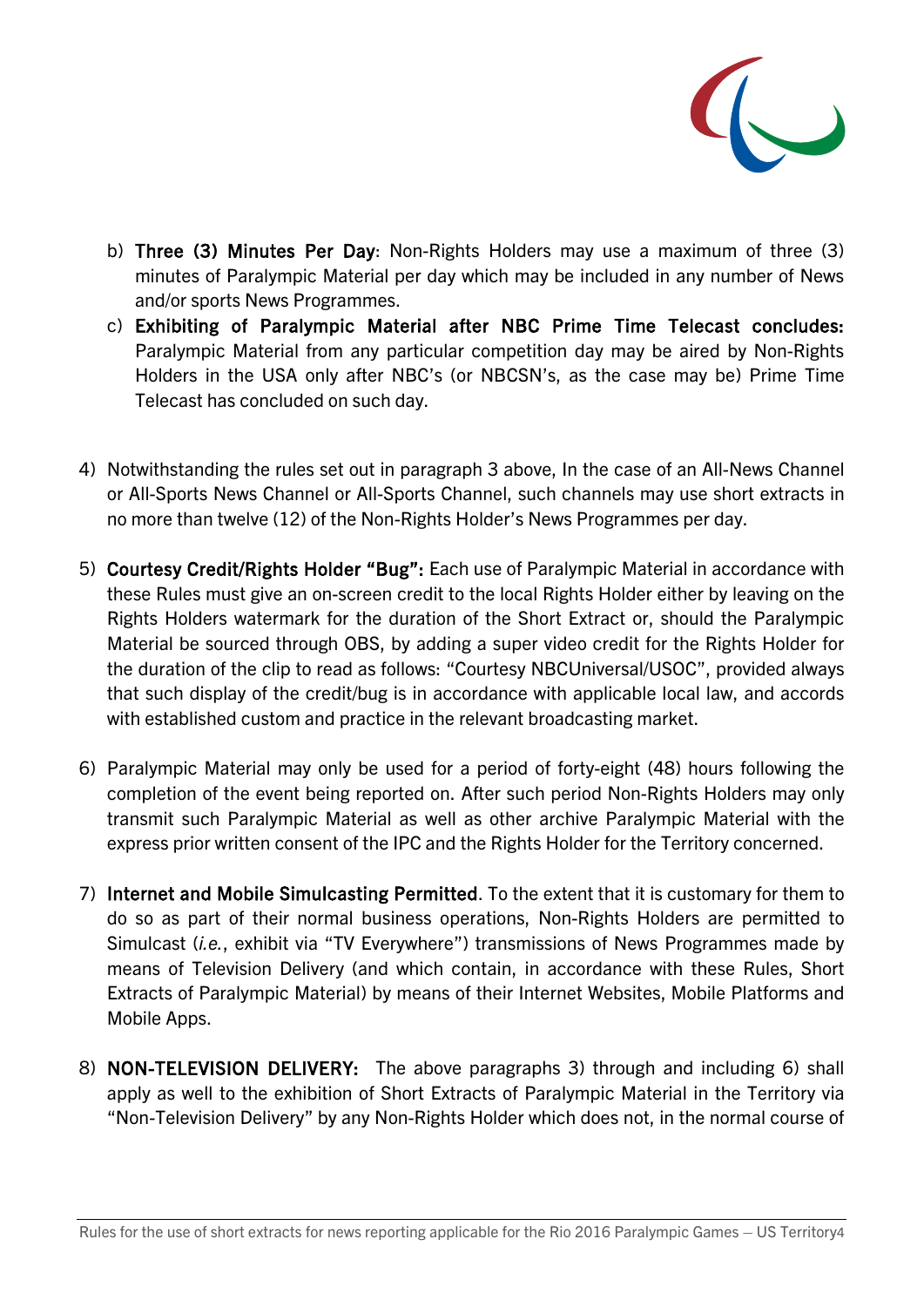

business, exhibit News Programmes of any kind by means of Television but, in contrast, exhibits such News Programmes on a regularly-scheduled basis by means of:

- a) a single Internet Website of each Non-Rights Holder; or
- b) a single Mobile Website and a single Mobile App of each Non-Rights Holder.

For the avoidance of doubt, any such exhibition of Short Extracts of Paralympic Material in the Territory via Non-Television Delivery may not under any circumstances be archived or available on-demand.

### D. RULES GENERALLY APPLICABLE ON-SITE TO ALL NON-RIGHTS **HOLDERS**

- 9) Non-Rights Holders, provided they are holders of ENR accreditation will have access, with professional video and audio equipment, to the Main Press Centre ("MPC").
- 10)Only Rights Holders are permitted to film within Paralympic Venues and to broadcast Paralympic Material.

However, notwithstanding the above, 'E' Accredited Media:

- a) are permitted to bring professional video and audio equipment into the MPC for the purposes of covering official press conferences. Footage taken of press conferences must be within the MPC and shall not be considered subject to the restrictions contained in these News Rules; and
- b) may exhibit, by means of Television Delivery and/or Non-Television Delivery, all or portions of press conferences that take place in the MPC, without any territorial restrictions, provided that there is a delay of at least thirty minutes from the conclusion of the press conference.
- c) will have access with professional video and audio equipment to the Olympic Park Common Domain and to all official press conferences held in the MPC as well as access, without such equipment, to other Paralympic venues, including the Paralympic Village, subject to available space and access/security procedures.
- 11)Non-Rights Holders with ENR accreditation shall not have access to Paralympic events listed as high-demand ticketed sessions.

12)Non-Rights Holders must: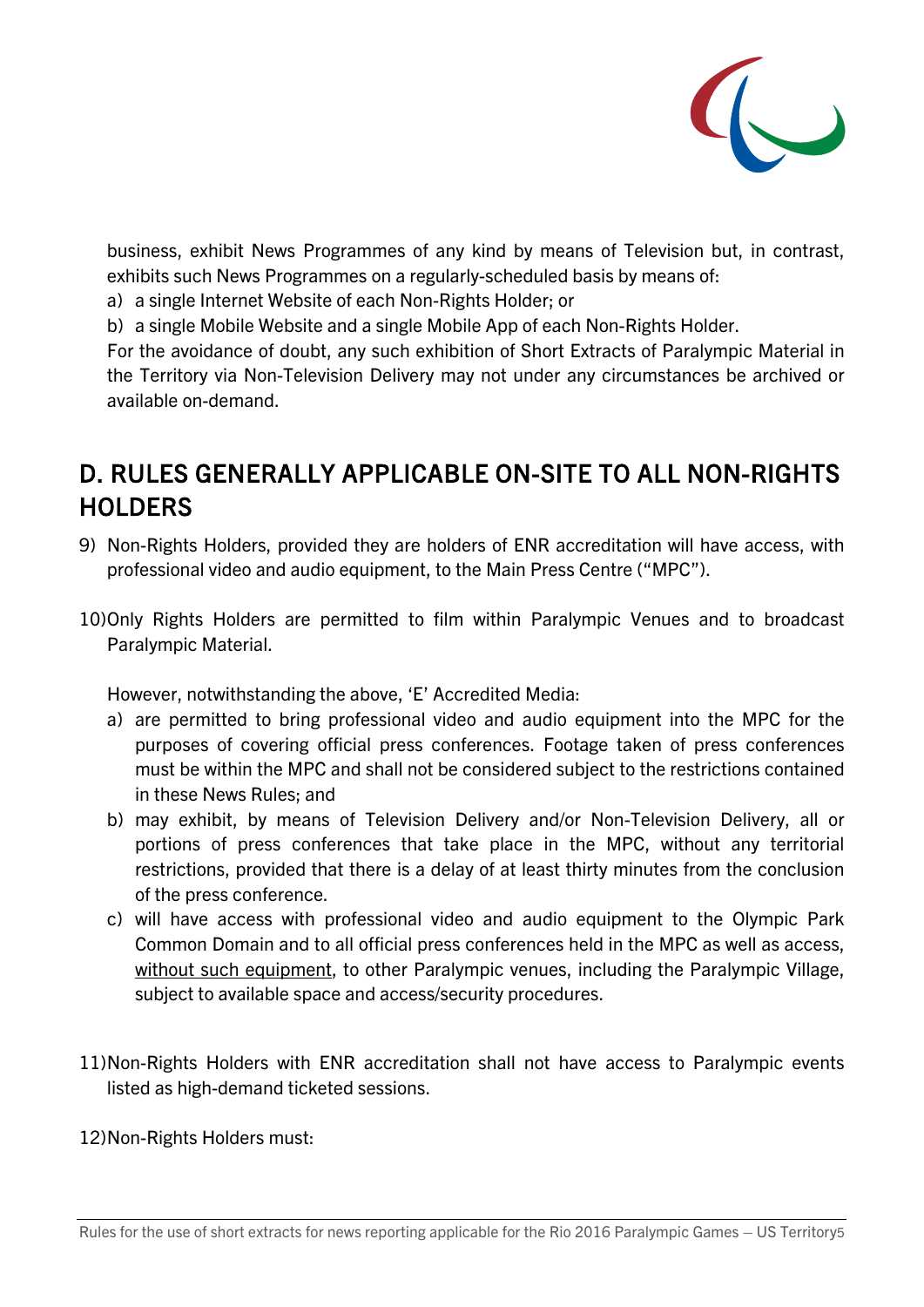

- a) not make available or provide Paralympic Material to any third party;
- b) ensure that no advertising, promotion, publicity or other message appears at the same time as Paralympic Material and/or at the same time as any other coverage of the Paralympic Games which contains any Paralympic imagery or Paralympic Marks (be it superimposed or on a split screen or otherwise or, in the case of Non-Television Delivery, within the video player used to display the Paralympic Material, unless authorised by the IPC); and
- c) ensure that no advertising or other message or promotion (including any broadcast programme sponsorship) is placed before, during or after the broadcast and/or display of Paralympic Material, in such a manner as to imply an association or connection between any third party, or any third party's product or service, and Paralympic Material or the Paralympic Games.

# F. RULES APPLICABLE TO NEWS REPORTING BY MEANS OF AUDIO ONLY SERVICES

- 13)Non-Rights Holder Audio-Only Services may use Paralympic Material in their News Programmes in their respective territories, under the following conditions:
	- a) Paralympic Material may be used only as a part of News programmes and/or sports News Programmes. Such programmes shall not be positioned or promoted as Paralympic Games programmes.
	- b) Non-Rights Holders shall not broadcast or originate play-by-play commentary or analogous coverage of any Paralympic Material, whether on a live or delayed basis, or any other material obtained while inside a Paralympic Venue, including interviews, except with respect to official press conferences held in the MPC, so long as there is a delay of thirty minutes from the conclusion of the press conference.
	- c) Actual commentary of competition events taped from the television coverage of the Rights Holder in the particular territory can only be used with the express written permission of the Rights Holder.
	- d) Non-Rights Holders, provided they are holders of ENR accreditation, will have access, without audio equipment, to Paralympic venues and, with audio equipment, to the MPC. Specifically, mobile telephone / Skype or equivalent voice only interviews with athletes and team officials are strictly prohibited from Paralympic Venues, including mixed zones. ENR accredited journalists are not permitted to do telephone voice reports from Paralympic Venues, including the Olympic Park Common Domain.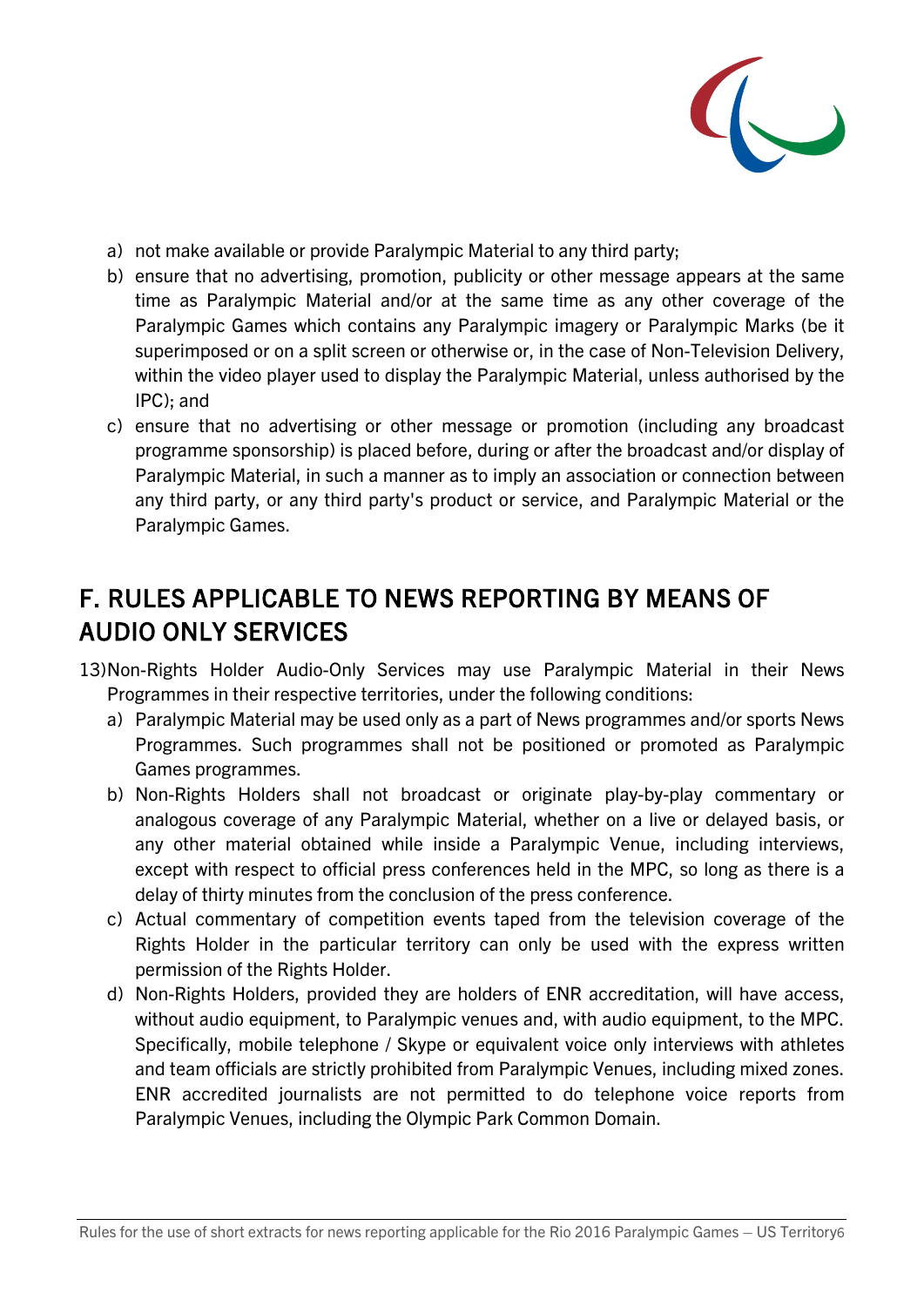

# G. OLYMPIC PARK COMMON DOMAIN

- 14)During the period from two days prior to the Opening Ceremony of the Paralympic Games until the day after the Closing Ceremony of the Paralympic Games, the Olympic Park Common Domain will be open to all ENR accredited Non-Rights Holders for the purposes of filming and recording interviews and reports, subject always to the following Rules which apply to all Non-Rights Holders:
	- a) Advertising, promotional and identification material on crew members' clothing or equipment must be minimal and unobtrusive. Rio 2016 and/or the IPC, at their discretion, may require that the advertising, promotional and identification material be removed or covered up. Promotional or other advertising material must not be distributed;
	- b) There shall be no live broadcasts or purported live or "as live" broadcasts;
	- c) An interview that is filmed in the Olympic Park Common Domain with an athlete who has competed or will compete, or accredited coach or trainer, shall be considered as Paralympic Material and, consequently, shall be subject to the conditions contained in these News Access Rules and will be included in the total of three minutes per day referred to in Part B above; and
	- d) No material filmed or recorded in the Olympic Park Common Domain may be made available to any third party; and
	- e) Non-Rights Holders may not erect facilities of any type within the Olympic Park Common Domain areas at any time.

#### H. INFRINGEMENTS AND MONITORING

- 15)Rio 2016 and the IPC will monitor compliance with these Rules for the duration of the Paralympic Games.
- 16)The IPC reserves the right to revoke access permits provided to Non-Rights Holders under these Rules to the Paralympic venues, including the Olympic Park Common Domain, for the duration of the Paralympic Games in the event of any breach and to take other steps to secure compliance with these rules and prevent risk of future breaches. The accreditations of any organisation or person(s) accredited at the Paralympic Games may be withdrawn without notice, at the discretion of the IPC, for purposes of ensuring compliance with these Rules.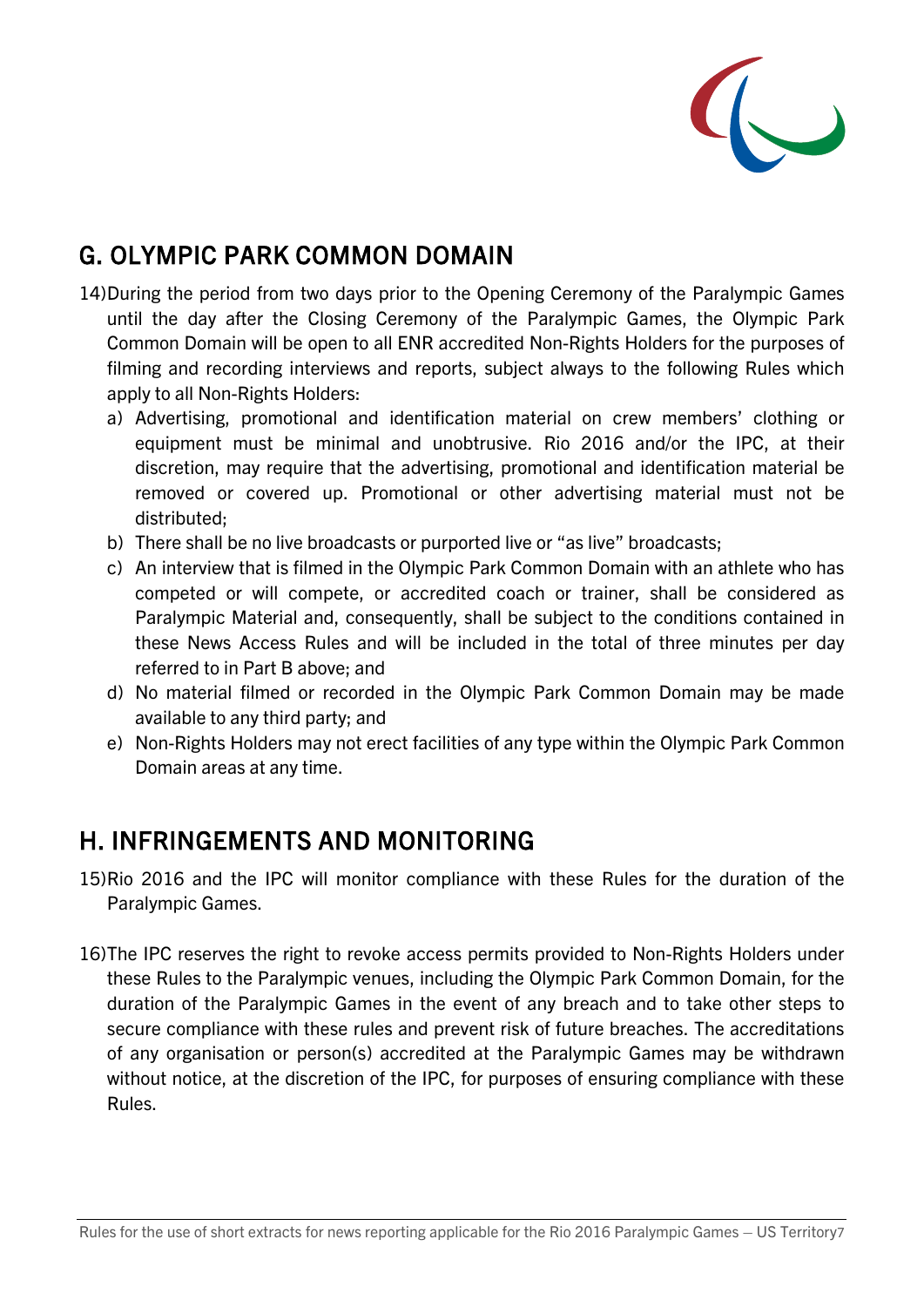

- 17)These Rules shall be in effect from the opening of the Paralympic Villages, 31 August 2016, until the closing of the Paralympic Villages, 19 September 2016. The IPC reserves the right to amend these Rules as it deems appropriate. The IPC Governing Board shall be the final authority with respect to the interpretation and implementation of these Rules.
- 18)Any dispute, controversy or claim arising from or in connection with the execution or interpretation of these News Access Rules or breach thereof not resolved after exhaustion of the legal remedies established by the IPC, and which cannot be settled amicably, shall be submitted exclusively to the Court of Arbitration for Sport ("CAS") for final and binding arbitration in accordance with the Statute and Regulations of the CAS. The decisions of the CAS shall be final, binding and non-appealable.

#### I. DEFINITIONS

"All-News Network" means a channel which has news as its sole or predominant content.

"All-Sports Network" means a channel which has sports as its sole or predominant content.

"All-Sports News Network" means a channel which has sports news as its sole or predominant content.

"Audio-only Service" means any service for the transmission and/or delivery of audio-only media content, including without limitation radio stations and so-called "Internet radio" services.

"Authorised News Agency" means a News Agency which has an agreement with the IPC to report upon and syndicate news stories relating to the Games, which stories may include Short Extracts of Paralympic Material.

"Bona Fide News Organisation" is an organisation which provides news services as one of its principal services or as its only service.

"Digital News Service" has the meaning set out in clause 11

"E Accredited Media" means written press, photographers and other Non-Rights Holders who have been accredited to report on the Paralympic Games.

"ENR" means accredited Non-Rights Holder.

"Games Marks" means the official emblem, mascot, pictograms and other identifications, designations, logos and insignias identifying the Paralympic Games and does not include the Paralympic Symbol.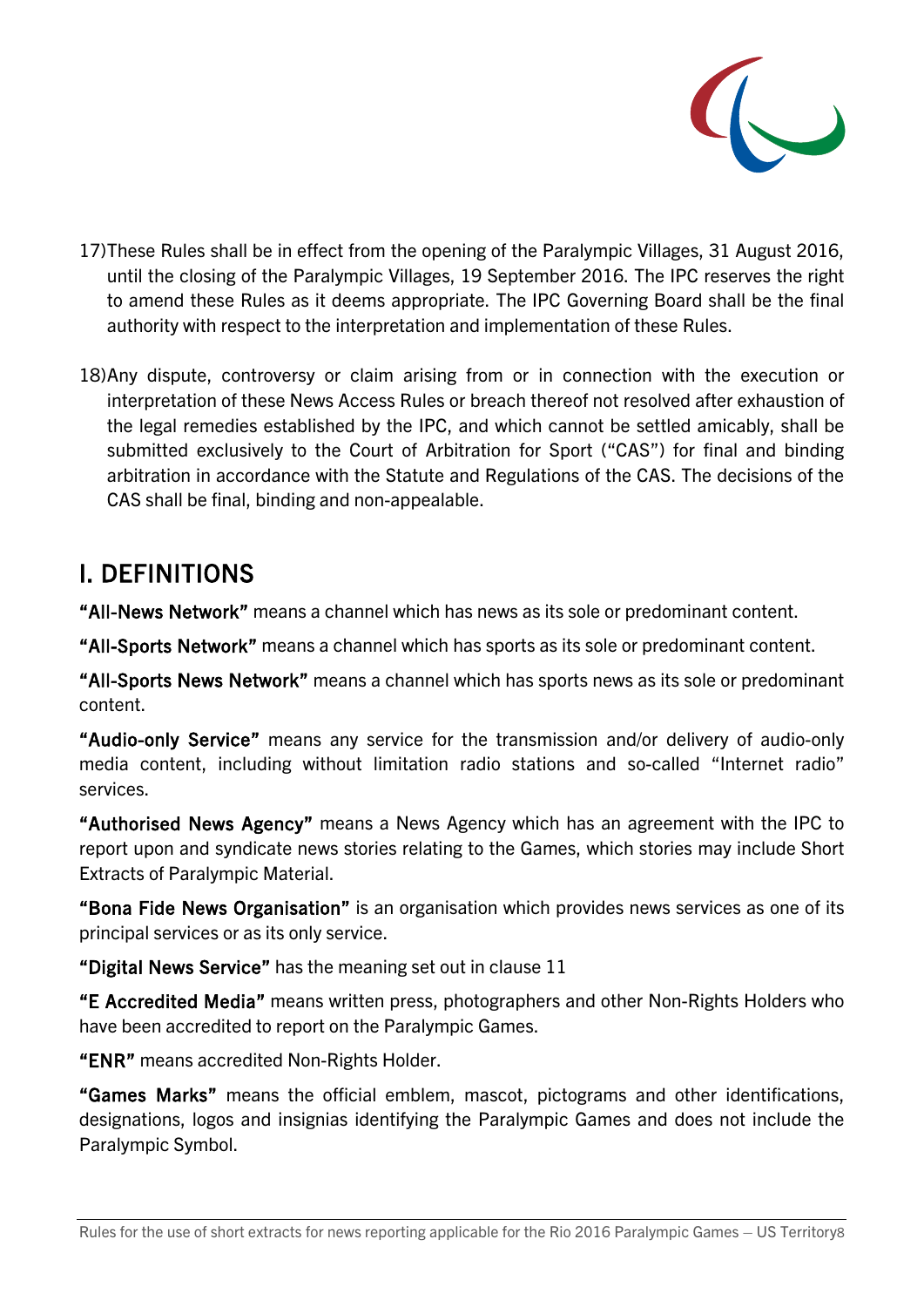

"IBC" means the International Broadcast Centre.

"Internet" means the network of interconnecting computer systems known as the Internet which transfers data using Internet Protocol (IP)

"Internet Website" means a set of interconnected webpages, accessible via the Internet usually including a homepage and prepared and maintained as a collection of information and resources by a person, group, or organization.

"IPC" means the International Paralympic Committee.

"Mobile App" means a software application developed for use on mobile devices and tablets that use a particular mobile operating system, which application delivers, inter alia, audio-visual content to particular mobile devices that use that mobile operating system;

"Mobile Platform" means any network or service that uses mobile communications standards and protocols for the delivery of voice, data and audio-visual services

"Mobile Website" means any Internet website that is customised or optimised for viewing on mobile devices.

"MPC" means the Main Press Centre.

"News Agency" means a media organisation whose primary business is the reporting and syndicating of news.

"News Media Organisation" means any national or international publisher of news in hard copy or electronic format, including without limitation, newspapers, online news services, and Internet portals.

"News Programmes" means bona fide news or sports news programmes of which the actual news or sports news element constitutes the main feature.

"Non-Rights Holder" shall have the meaning as set out in paragraph A.

"OBS" means the Olympic Broadcasting Services, the host broadcaster of the Paralympic Games.

"Olympic Park Common Domain" means the primary Paralympic site in the Barra Zone in Rio de Janeiro which contains multiple Paralympic Venues including the Olympic Aquatic Centre, the Olympic Tennis Centre, the Rio Olympic Arena, the Rio Olympic Velodrome, the Carioca Arenas 1-3, the Future Arena, the Olympic Village and numerous other facilities. For the sake of these News Access Rules, the IBC and MPC are located outside the Olympic Park Common Domain.

"Paralympic Games" or "Games" means the Rio 2016 Paralympic Games.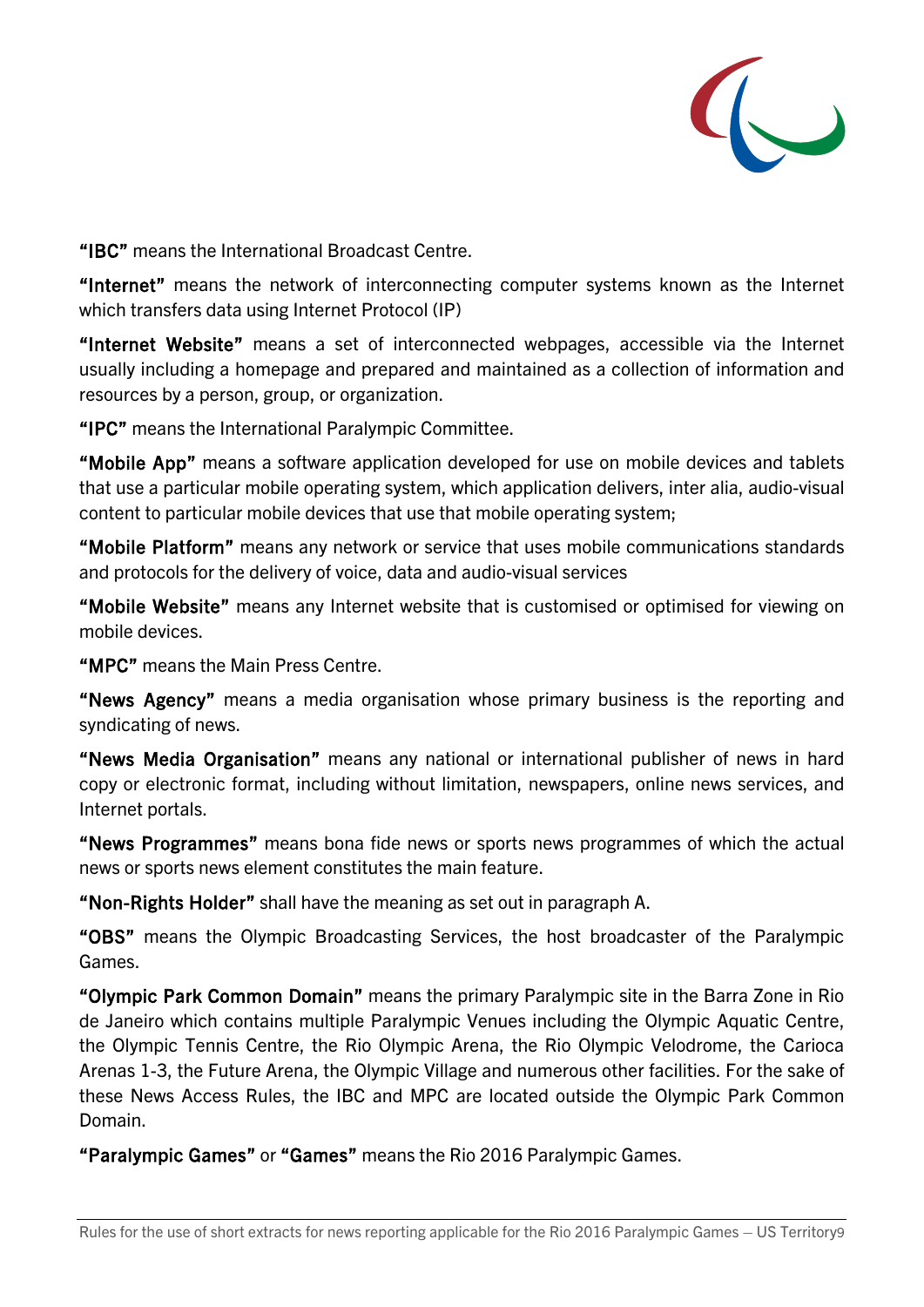

"Paralympic Games Period" means the period from 31 August 2016, until the closing of the Paralympic Villages, 19 September 2016

"Paralympic Marks" means the Paralympic Symbol and the Games Marks.

"Paralympic Material" means sounds or images of any Paralympic event, wherever and whenever broadcast and however sourced, including sporting action, Opening and Closing ceremonies, medal ceremonies or other activities which occur at Paralympic Venues or which take place in any of the venues as part of the events and activities organised by Rio 2016 during the Games Period.

"Paralympic Symbol" means the Three Agitos.

"Paralympic Venues" shall include all venues which require a Paralympic accreditation card or ticket to gain entry, including the Paralympic Villages, Village Square, the competition venues, the training and practice venues and the Olympic Park Common Domain.

"Radio Broadcaster" means any operator of an Audio-only Service.

"Rights Holding Broadcaster/Rights Holder" means an organization which has been granted the right to broadcast the Paralympic Games in a particular territory.

"Rio 2016" means the Organising Committee of the Paralympic Games of 2016 in Rio de Janeiro, Brazil.

"Short Extracts" means edited clips or excerpts taken from Paralympic Material.

"Simulcast" means in relation to a channel transmitted by means of Television Delivery the simultaneous transmission of the entire programming content in the same order and at the same time on and by means of a media distribution platform different to the one on which the channel is carried (which may include without limitation Internet and Mobile Platforms).

"Social Media Outlet" means, in relation to a Non-Rights Holder, a distinct Non-Rights Holdermaintained area, whose editorial content is produced by that Non-Rights Holder, within a third party social media website or web service (including, by way of example only, a Non-Rights Holder YouTube "channel", Facebook "profile" or "page" such as a Facebook "fan page") and which carries the branding of the Non-Rights Holder.

"Television" means the transmission of audiovisual television programmeming by means of electronic signals (including without limitation by means of analogue terrestrial television, digital terrestrial television, satellite television, cable television, IPTV and mobile broadcasting technology).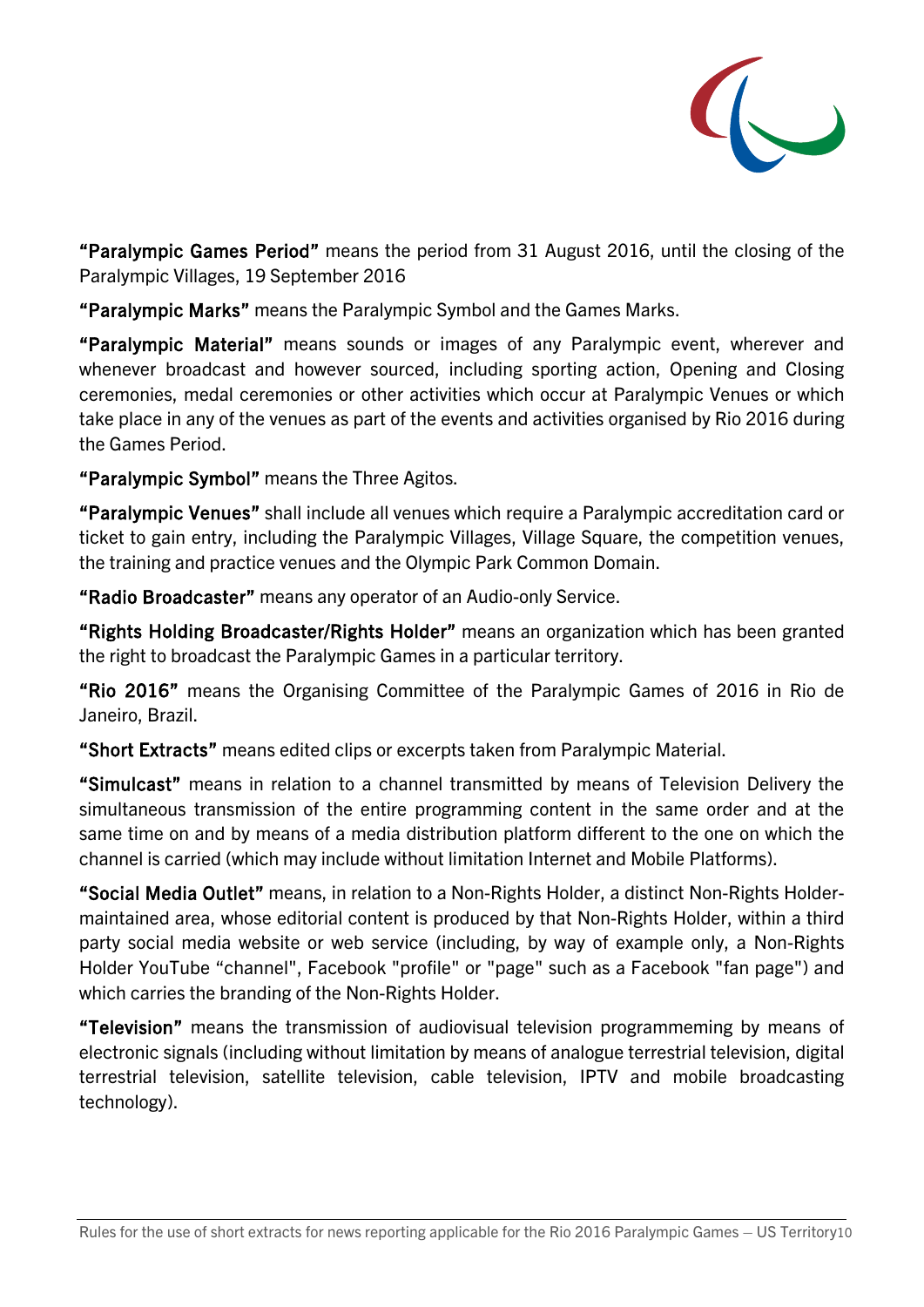

"Television Broadcaster" means a media company organization which broadcasts one or more television channels by means of, inter alia, Television Delivery.

"Television Delivery" means the delivery of television programmemes to viewers by means of Television.

"Village Square" means the Square which will be located adjacent to but separated from the residential zone of the Paralympic Villages which will host a number of activities including Team Welcome Ceremonies.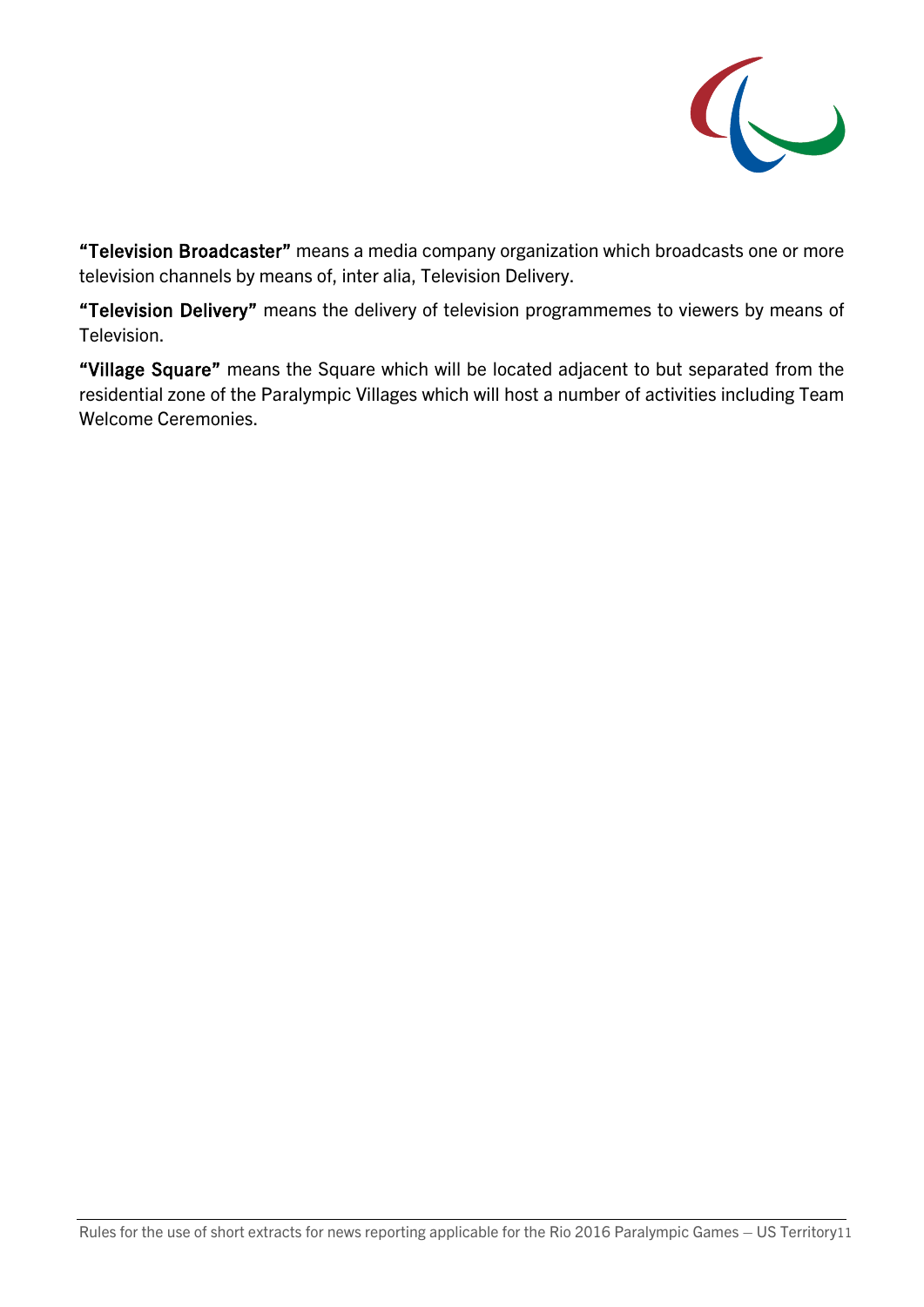

#### SCHEDULE 1: Rio 2016 Paralympic Games - TV Rights Holding Broadcasters (RHBs)

The following list presents an overview of Rights Holding Broadcasters (RHBs) in territories where there is a rights-holder:

- 1. Albania, EBU
- 2. Algeria, EBU
- 3. Andorra, EBU
- 4. Armenia, EBU
- 5. Azerbaijan, EBU
- 6. Argentina, America Movil
- 7. Australia, Australian Paralympic Committee (sub-licensee: Seven)
- 8. Austria, ORF
- 9. Belarus, EBU
- 10. Belgium, VRT
- 11. Belize, America Movil
- 12. Bosnia-Herzegovina, EBU
- 13. Bolivia, America Movil
- 14. Brazil, Globo TV
- 15. Bulgaria, BNT
- 16. Canada, Canadian Paralympic Committee
- 17. Chile, America Movil
- 18. China, CCTV
- 19. Colombia, America Movil
- 20. Costa Rica, America Movil
- 21. Croatia, HRT
- 22. Cuba, America Movil
- 23. Cyprus, CBC
- 24. Czech Republic, Czech Televize
- 25. Denmark<sup>[\[1\]](#page-11-0)</sup> Faroes and Greenland, DR
- 26. Dominican Republic, America Movil
- 27. Ecuador, America Movil
- 28. Egypt, RTU
- 29. El Salvador, America Movil
- 30. Estonia, EBU

<span id="page-11-0"></span><sup>[1]</sup> Including Faroes and Greenland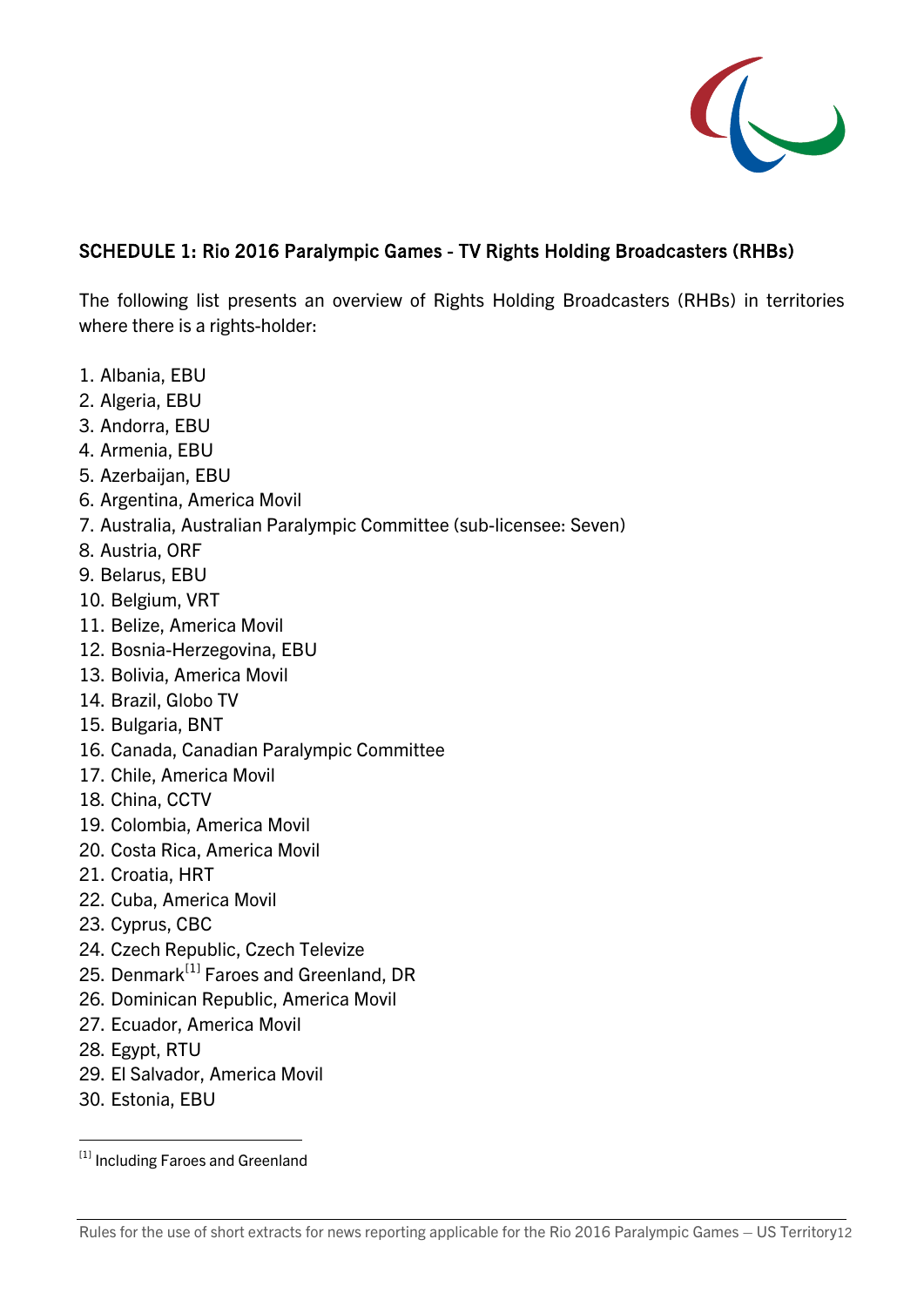

- 31. Finland, YLE
- 32. France<sup>[2]</sup>, France Télévisions
- 33. Georgia, EBU
- 34. Germany, ARD/ZDF
- 35. Great Britain, Channel 4/BBC Radio (radio only)
- 36. Greece, New Hellenic Radio, Internet and Television
- 37. Guatemala, America Movil
- 38. Guyana, America Movil
- 39. Honduras, America Movil
- 40. Hungary, MTVA
- 41. Iceland, Rikisutvarpid
- 42. Iran, TBC
- 43. Republic of Ireland, RTE
- 44. Israel, IBA
- 45. Italy, RAI
- 46. Japan, NHK (sub-licensee: SkyPerfectTV)
- 47. Jordan, EBU
- 48. Kazakhstan, EBU
- 49. Kosovo, EBU
- 50. Kyrgyzstan, EBU
- 51. Latvia, EBU
- 52. Lebanon, EBU
- 53. Libya, EBU
- 54. Liechtenstein, EBU
- 55. Lithuania, EBU
- 56. Luxembourg, EBU
- 57. Malta, EBU
- 58. Moldova, EBU
- 59. Monaco, EBU
- 60. Montenegro, EBU
- 61. Morocco, EBU
- 62. Mexico, America Movil
- 63. Netherlands<sup>[3]</sup>, NOS

<span id="page-12-0"></span><sup>&</sup>lt;sup>[2]</sup> Including French Guiana, French Polynesia, Guadeloupe, Reunion, Martinique, Mayotte, New Caledonia, St Pierre and Miquelon, French Southern and Antarctic Lands, Wallis and Futuna Clipperton, Saint Barthelemy and St Martin

<span id="page-12-1"></span><sup>[3]</sup> Including Aruba and The Netherland Antilles (Bonaire, Curacao, Saba, Saint Martin, Saint Eustatius)